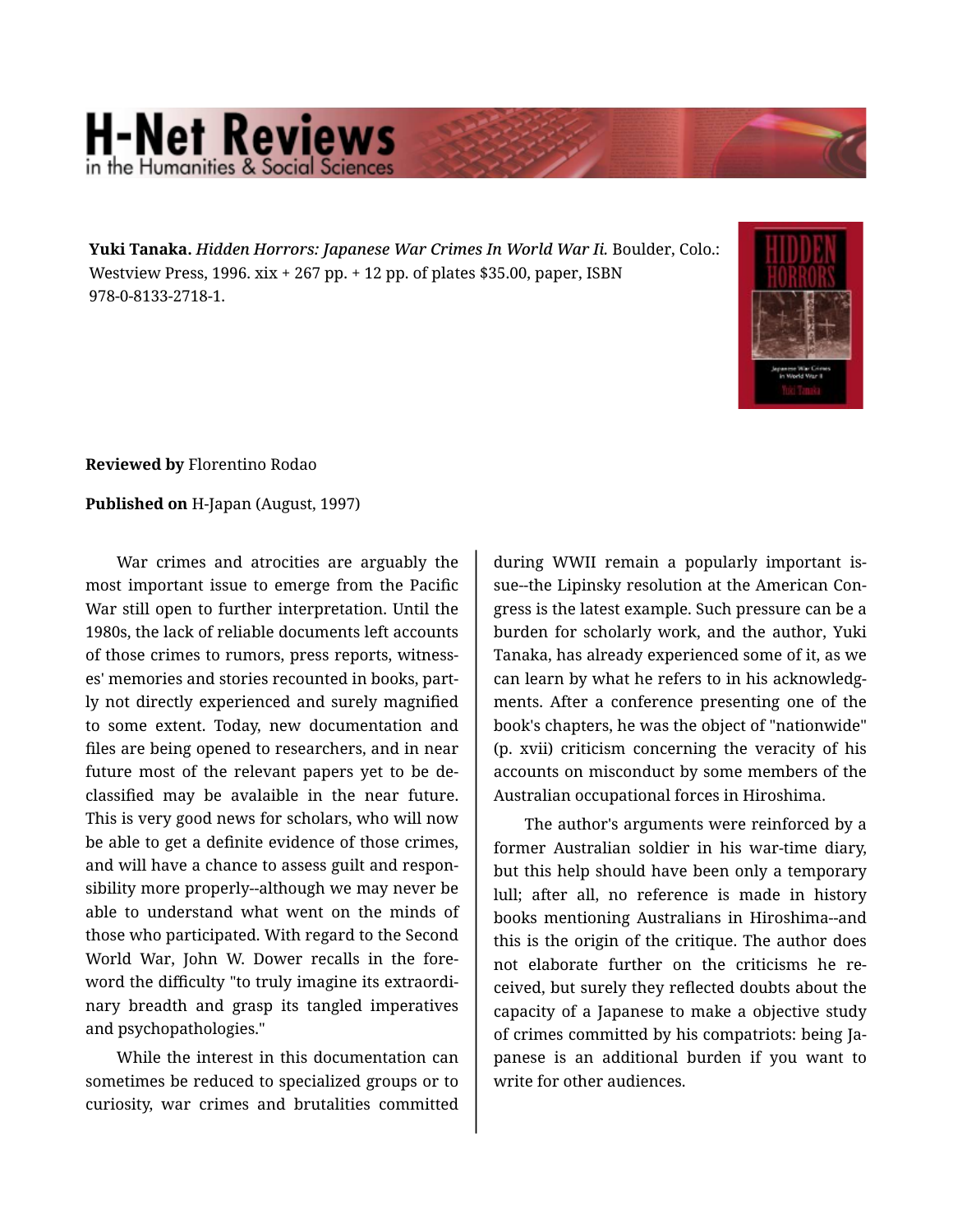*Hidden Horrors*, however, is a well-re‐ searched and balanced book. Its scholarly achievement cannot be dismissed by having been written by a Japanese. On the contrary, it benefits from a large Japanese bibliography, although for the books translated into English he should have mentioned and quoted the translations. This be‐ ing a book on Japanese War Crimes on Australian territory, he has researched extensively in the dif‐ ferent branches of the Australian National Ar‐ chives and in the Australian War Memorial, as well as in the U.S. National Archives and the Japa‐ nese National Diet Library, using also published sources from the Defense Agency (or Boueichou) and the "Centre for Research and Documentation on Japan's War Responsibility," whose location and Japanese name the author fails to mention. Also, Tanaka has met some survivors in 1992, and uses interviews from television programs. Pre‐ dictably, some of those informants, including for‐ mer Formosan guards, preferred not to discuss their roles during the conflict.

The book was previously published in Japa‐ nese in 1993 under the title *Shirarezaru Senzou Hanzai*, (subtitled in English: *What Japanese forces did to Australians*). From John Dower's foreword we can learn that Japanese was a short‐ er version, but there is no indication by Tanaka as to what parts or which topics were enlarged. Cer‐ tainly, he did not spend much time in modifying the bibliography, because titles of books in Japa‐ nese are never translated and appear only in Ro‐ man script. The book also lacks a few additional pages indicating Japanese names and concepts in kanji and roman script.

Tanaka claims as his aim in investigating the war crimes his desire to master the past, meaning this not only comprehend the events but also ex‐ ercise *moral imagination*, something that "re‐ quires us to take responsibility for past wrong-do‐ ings and at the same time stimulates us to project out thoughts toward the future through the cre‐ ative examination of out past." And to achieve this fully comprehension he aims at, the chapters of the book are a selection of different types of crimes, each with a interpretation or explanation suggested for why they happened.

In the first two chapters he refers to the San‐ dakan POW Camp in Borneo, where no survivor remained as a consequence of the deliberate poli‐ cy in the last months of the conflict to eliminate them. Out of 2,000 detainees sent to build and re‐ pair an airfield at Northeast Borneo, only six were able to recall the experience later, thanks to having escaped. The decision to eliminate all the de‐ tainees seems to come from the attempt to destroy all evidence from the atrocities committed there, although the most important historical lesson, Tanaka says, comes from the extreme cruelty showed by the Japanese armed forces, particular‐ ly if we compare it with wars held by Japan dur‐ ing the Meiji period. Then the book goes on to an‐ alyze how the POW policy of the Japanese Army allowed such an extreme case. Tanaka traces fail‐ ures up to the beginning of the war, when the de‐ tainees were relatively well treated: they were given a salary for their work and allowed leisure time and a canteen, following the Geneva Conven‐ tion, and recalls that already in 1942, during the first year of the war, a plan was implemented to exploit POWs for military labor, even though this contravened agreements already accepted by Japan, although not signed. "The Japanese forces effectively treated POWs as equivalent to military supplies" (p. 71) and when the prisoners became useless once the airfield stopped reparations after every bombardment, they were disposed of, re‐ gardless of other considerations.

In a similar way were treated the *ianfu* ("con‐ fort women" or "sex slaves"), part of the second topic he addresses: the Japanese Experience on Rape and War. While much research has been done, Tanaka focuses on military nurses, and guesses unconvincingly about the different way one group Australians were massacred by Japa‐ nese soldiers: men were bayoneted individually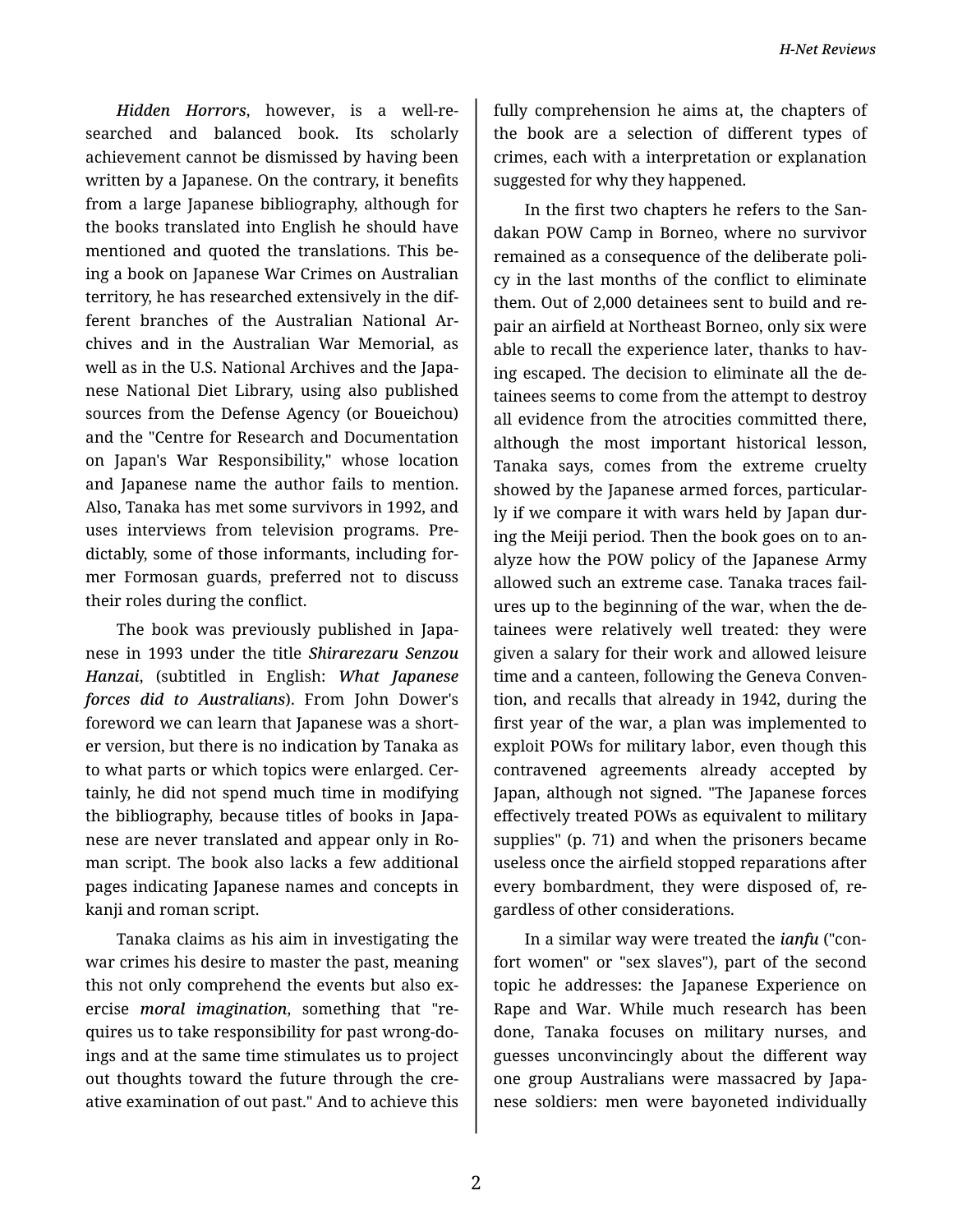and their bodies were left on the beach while women were driven into the sea and machinegunned as a group. Although the account given by the only nurse to survive the massacre does not mention it, the author surmises that some of those massacred were raped and therefore the "Japa‐ nese intended to eliminate these women from the battlefield" (p. 88). The possibility that the Japa‐ nese soldiers were the same ones who raped and and murdered British nurses in Hong Kong two months before, reveals Tanaka stepping on shaky ground, particularly when he raises as almost cer‐ tain the possibility that the survivor nurse tried to save her dead colleagues from the disgrace of be‐ nign known as victims of rape. This possibility cannot be denied, same as that the survivor nurse was also raped, but this can only be a guess at best and there is no further evidence for elabo‐ rate conclusions. Tanaka continues giving data on the already demonstrated impossibility "to deny that the Japanese military was directly involved was directly involved in organizing comfort hous‐ es and recruiting women to work in them" (p. 97) and concludes that the difference between sexual abuses in the War in Europe and those in the Asia-Pacific War is that in Europe relevant decisions were made by those on the ground, while in Japan top officials seem to have been responsible.

Later on, referring to "The Universality of Rape in War," he suggests that predisposition to rape could have comparative ramifications with soldiers of different armies: data of reported cases of rape from the area around Yokohama in the pe‐ riod just after the war leads him to state that "the scale of rape by U.S. forces was comparable to that of any other force during the war" (p. 103); he ob‐ viously suggests, without mentioning explicitly, the Japanese army. This army, also "is not the only force to have used or condoned rape as a device for maintaining the group aggressiveness of sol‐ diers" (p. 108); sexual abuses committed in former Yugoslavia can indicate Tanaka is right. He also mentions compelling psychological reasons to ex‐ plain gang rapes, which are the majority in times

of war: "The need to dominate the "other," the en‐ emy, is imperative in battle with other men [...] The violation of the bodies of women becomes the means by which such a sense of domination is af‐ firmed and reaffirmed" (p. 107).

Accounts on cannibalism, the third topic he refers to, are probably the most painful to read, in spite of the lack of direct witnesses. The existing reports make clear that its practice "was some‐ thing more than merely random incidents perpe‐ trated by individual or small groups subject to ex‐ treme conditions" (p. 126) and Tanaka classifies it as a sort of general "group-survival cannibalism" driven by starvation, although there are some ref‐ erences to cannibalism during the first months of the war, on the so-called Kokoda Trail in present Papua New Guinea. Tanaka highlights the fact that "discipline was maintained to an astonishing degree" (p. 127), this being the reason for some soldiers to participate in order to avoid being seen as traitors to the group solidarity or even, in some cases, to avoid being eaten themselves by their own companions. It's understandable the collec‐ tivist psychological tendency by which an individ‐ ual in a closed group feels obliged to accede to group pressures, however, Tanaka should have elaborate further on the reasons for that group solidarity became so paramount so as to make cannibalism a form of "bonding."

*Hidden Horrors* also includes a chapter on Bi‐ ological Warfare Plans. As they were held mainly in the Chinese front, the book can add little signif‐ icant data in relation to recently published books like "Unit 731".[1] However, it's important to know that although the Pacific front was appar‐ ently avoided of biological warfare, plans were made and soldiers were trained for its eventuali‐ ty. Experiments were made at Rabaul on POWs to test if a kassava diet could help survive the lack of rice, but also injecting poison or viruses. The enormous rate of deaths among Japanese soldiers due to starvation and tropical diseases made doc‐ tors think that experiments might have been per‐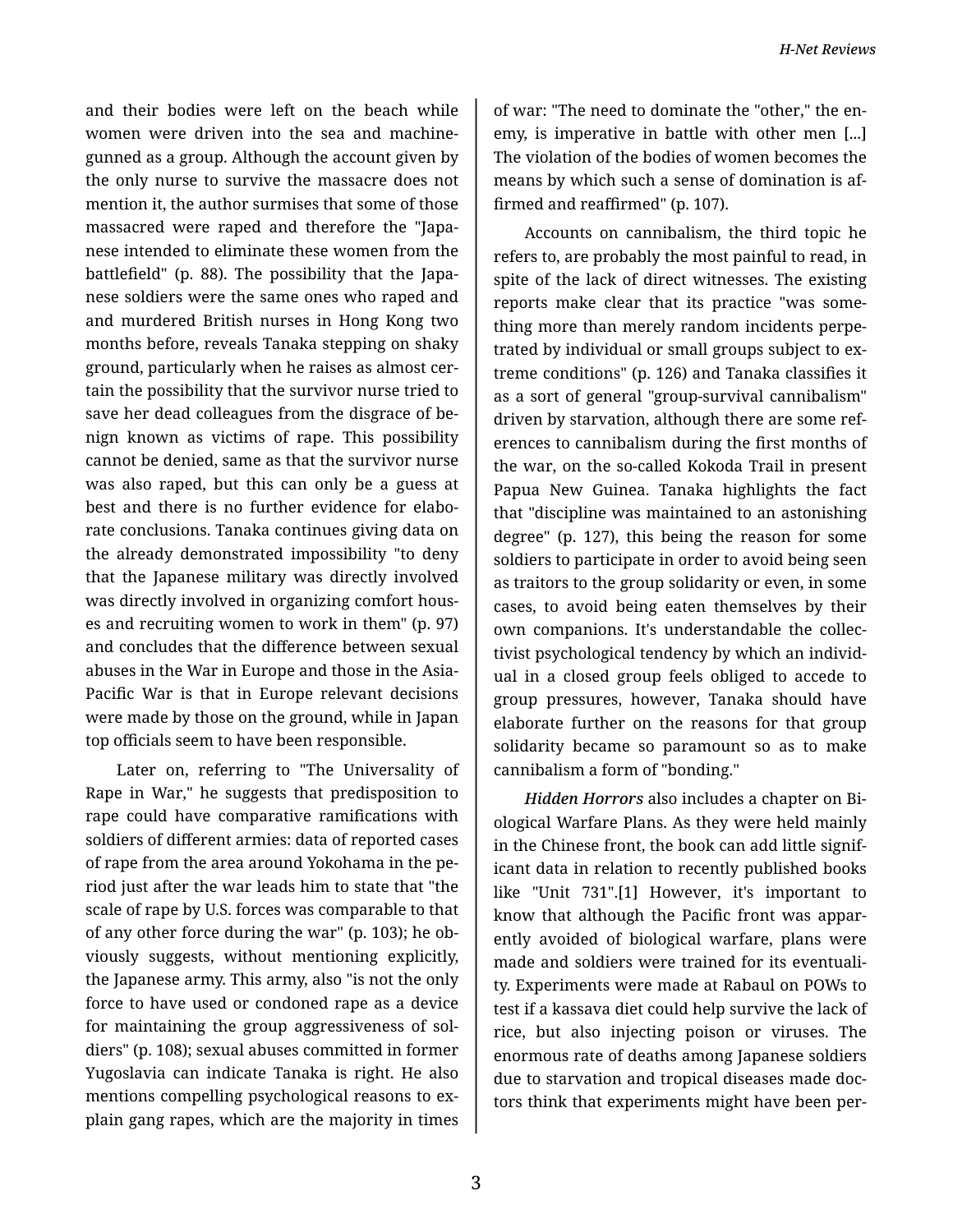formed on soldiers, named *Maruta*, as in Nazi Germany. POWs became "military supply" areas, and served for Tanaka as another example of the way in which "[t]hose who are guilty are often the victims of war crimes themselves" (p. 134). Victim‐ izers and victimized, a topic that appears occa‐ sionally along the book and that is also mentioned often by John Dower.[2]

The last chapter is another example of crimes in situations difficult to comprehend outside the context of war. Tanaka refers two different mas‐ sacres of civilians, one of sixty persons (mostly German clergymen and Chinese) aboard the Japa‐ nese ship *Akikaze* in March, 1943, and another of thirty-two (twenty-three Australian civilians and nine German clergymen) in Kavieng, New Ireland, in March, 1944. Tanaka focuses on Japanese sol‐ diers' feeling that they were having their last days as a result of an foreseen allied attack that never happened: the order of no surrender left them lit‐ tle choice but death. There was no other option than *gyokusai* (translated by Tanaka as "glorious self-annihilation," although John Dower in its *War Without Mercy* avoids this significance and prefers to indicate the meaning of its ideographs: "jewel smashed")[3] and detainees were regarded as a hindrance to be avoided. Tanaka blames this massacre to the fact that "the concept for basic human rights, in particular for individual lives, was lacking among Japanese soldiers," and proba‐ bly is right in it: Japanese soldiers did what they thought would be done to them had the positions been reversed.

The five different examples allow us to under‐ stand the level of brutalities committed by the Ja‐ panese Army and help to explain why the death rate for POWs under the Japanese was seven times that of POWs under the Germans and Ital‐ ians; for starvation and diseases in tropical coun‐ tries cannot be the only explanation. The book is a good selection of some extreme cases providing fruitful insights into the "emperor ideology" that dominated in Japan during this time. Tanaka tries

to separate this ideology from former periods in Japanese history, showing a clear example of the corruption of the concept of "*Bushidou*" at a time when the samurai class concepts that had been maintained along the nineteenth century had de‐ teriorated so that soldiers had to be imbued with "fighting spirit." Ideological pressure produced a blind obedience that went much further than the loyalty needed by a bushidou warrior from for‐ mer times. Japanese soldiers also suffered from a radicalization evidenced by Japan's decision to start a war without having plans on how to end it or to occupy New Guinea, for example, without further knowledge on the territory.

Tanaka concludes, as has been mentioned be‐ fore, that Japanese soldiers became also victims: aggressors and victims at the same time. Certain‐ ly, this exercise of *moral imagination* can be a good way to grasp the intricacies and the common features of the brutalities narrated in the book, as well as many other massacres all around the world. However, probably this conclusion will be of little consolation to those whose role was limit‐ ed to be only victims.

And although Tanaka focuses on brutalities of Japanese soldiers as being humans, we can under‐ stand better Japanese culture by learning about this kind of behaviour in critical times, when con‐ tinuities and ruptures do occur at the same time. *Hidden Horrors* recalls that discipline was main‐ tained through eating human flesh, which is prob‐ ably a ritual difficult to find in other countries' soldiers. Thinking nobody would break up the pact of silence among soldiers made just after the war to avoid the Allies to learn the truth (and punnishment), a religious ceremony was held at the ship after the sixty killings, or it was suggested that the POWs in Borneo sign contracts, pledging they would not attempt to escape--further exam‐ ples of a way to deal critical moments by men with an specific background. Understanding Japa‐ nese culture needs a *creative examination* and the book can help us to do it.